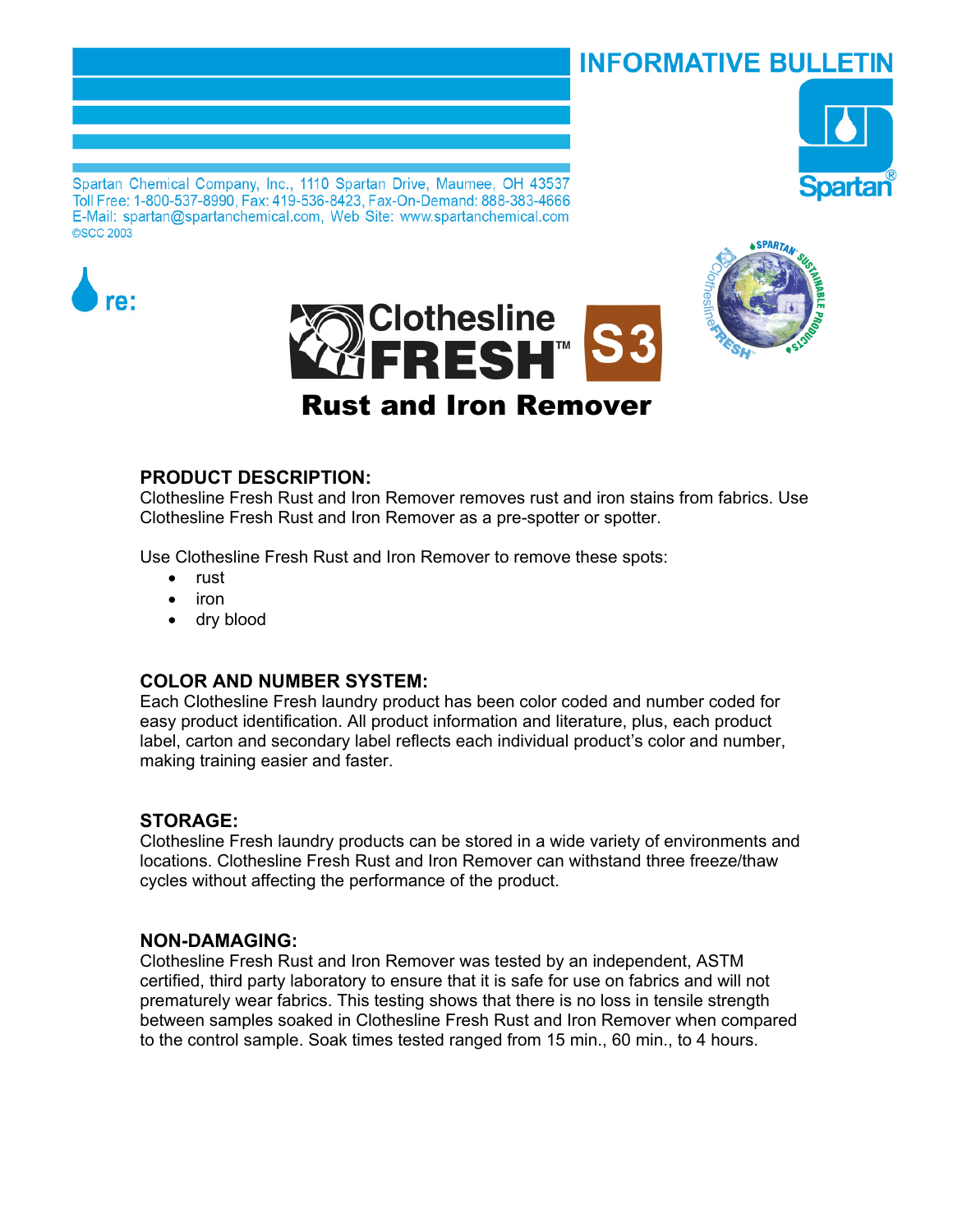# **PROVEN CLEANING ABILITY:**

Clothesline Fresh Rust and Iron Remover was tested by another independent, ASTM certified, third party laboratory and was compared to two competitor's products to assess stain removal performance. The chart below illustrates the stain removal power of Clothesline Fresh Rust and Iron Remover.



\*Results based on 2 minute soak times

# **DIRECTIONS FOR USE: DO NOT MIX WITH OTHER CHEMICALS.**

Some individuals may be sensitive to ingredients in this product. Before use, read product label and MSD sheet.

- Always test fabric for color fastness and compatibility in an inconspicuous area.
- Before using a specific spotter, attempt to identify the stain, to ensure efficient stain removal.
- Always wash and rinse fabric thoroughly after spot treatment.
- Apply directly to fabric. DO NOT SPRAY.

## **To Spot Fabric:**

- 1. Saturate a clean, white towel with Clothesline Fresh Rust and Iron Remover.
- 2. Rub stain vigorously with the wet towel.
- 3. Blot fabric with a separate clean, dry towel.
- 4. Repeat steps as necessary to achieve desired results.